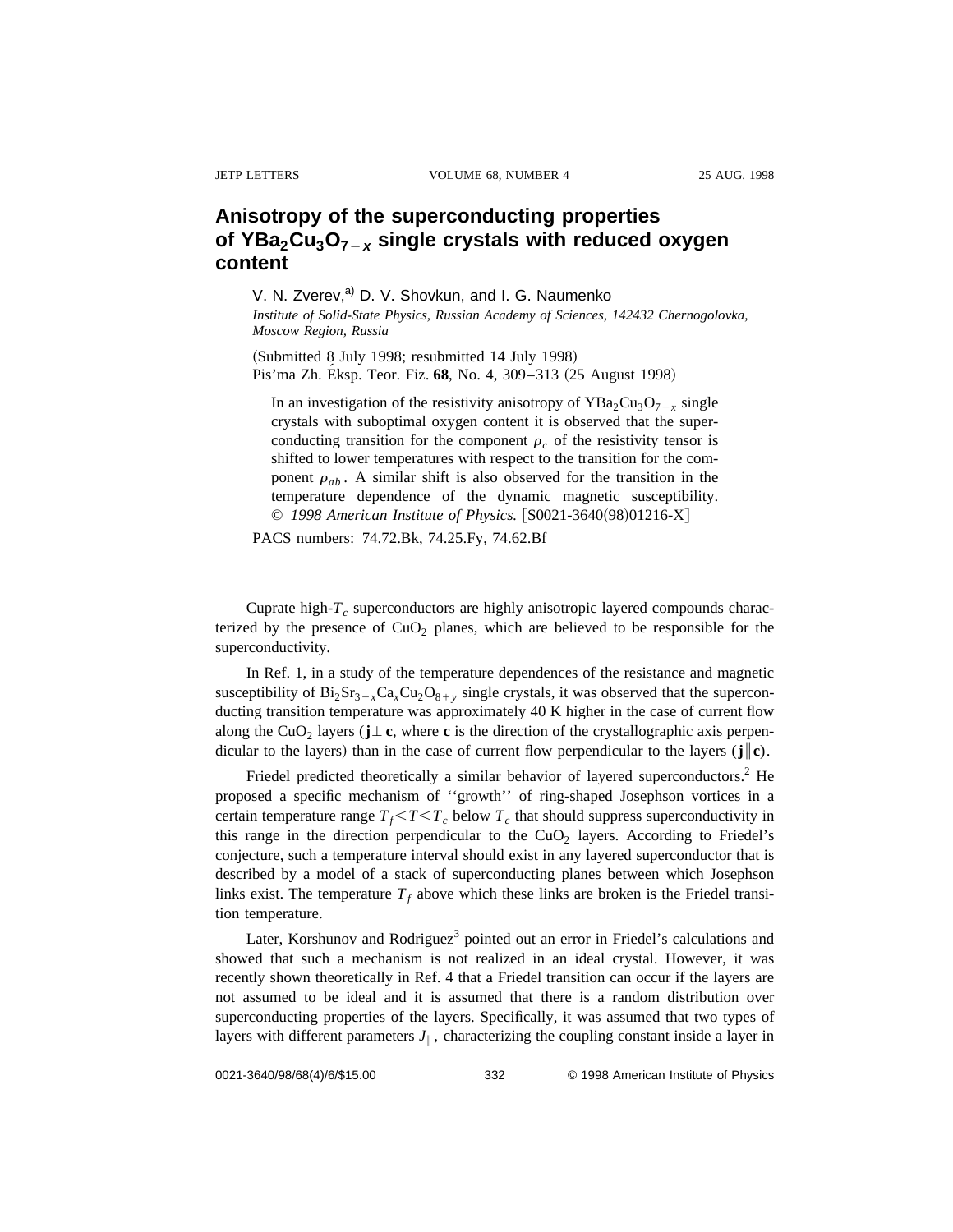an anisotropic 3D *XY* model, exist in the crystal. The Friedel transition was obtained only when the distribution of such layers in a crystal was not periodic but random.

The reason for the observed<sup>1</sup> shift of the superconducting transition was not established. In principle, any macroscopic nonuniformity of the sample can lead to a shift of the transition, but the observed phenomenon could have been due to a Friedel transition. In any case, such behavior is a consequence of the layered structure of the single crystals investigated. In this connection, it is of interest to observe the shift of the transition in other layered superconductors.

In the present work, we chose  $YBa<sub>2</sub>Cu<sub>3</sub>O<sub>7-x</sub>$  single crystals (YBCO) for the investigations. Initially, at optimal doping  $x \approx 0.05$  this superconductor possesses a much weaker anisotropy than bismuth or thallium cuprate superconductors, but as the oxygen content decreases, the degree of anisotropy increases rapidly. The behavior of YBCO as a function of oxygen content is reversible and has been rather well studied. For this reason we undertook to observe the shift of the superconducting transition with decreasing oxygen content in high-quality (in the initial state) single crystals for different orientations of the current relative to the  $CuO<sub>2</sub>$  layers.

In the experiment, the anisotropy of the electrical resistance and the dynamic magnetic susceptibility was measured on YBCO single crystals in the form of slabs with dimensions of approximately  $2 \times 1 \times 0.05$  mm, for which the crystallographic direction **c** was normal to the plane of the slabs.

The YBa<sub>2</sub>Cu<sub>3</sub>O<sub>7-x</sub> single crystals were grown in a ZrO<sub>2</sub> crucible by the method described in Ref. 5. The total impurity content in the samples, which was less than 0.005%, was determined by the inductively-coupled plasma method, which consisted of a mass-spectrometric analysis of an argon plasma containing the vaporized sample and ignited by an rf inductor.

After annealing at 500  $^{\circ}$ C in oxygen, the samples possessed a narrow superconducting transition with  $T_c \approx 92 \text{ K}$  and transition width less than 0.5 K. The required reduced oxygen content was achieved by choosing the annealing temperature (up to  $820 \degree C$ ) in air at atmospheric pressure and subsequent quenching in liquid nitrogen in accordance with the data of Refs. 6–8. The samples were annealed in a quartz ampoule and covered with YBCO powder in order to preserve the high quality of the surface. No special measures were taken to detwin the samples.

To measure the real part of the dynamic magnetic susceptibility  $\chi$ , the sample was placed inside a pair of coaxial coils 6 mm in diameter, one of which served to excite an ac magnetic field, while the other was for measuring. An identical pair of coils, which was used to compensate the signal in the absence of the sample, was placed next to it. Using the standard synchronous detection scheme, we measured the component of the imbalance signal proportional to the real part of the induced magnetic moment *M* of the sample in an ac magnetic field of frequency  $10^5$  Hz:  $M = \chi hV$ . Here *h* is the amplitude of the magnetic field in the coil and *V* is the volume of the sample. The amplitude *h* of the field was chosen to be small, so that the signal was linear in *h*, and equal to 0.1 Oe. The sample in the coil was placed either perpendicular  $(c \mid h)$  or parallel to  $(c \perp h)$  to the magnetic field. For this, the sample was glued to different faces of a sapphire rod, shaped in the form of a rectangular parallelepiped. We denote by  $\chi_{ab}$  the susceptibility component measured in the first case, since ring currents flow only in the plane of the  $CuO<sub>2</sub>$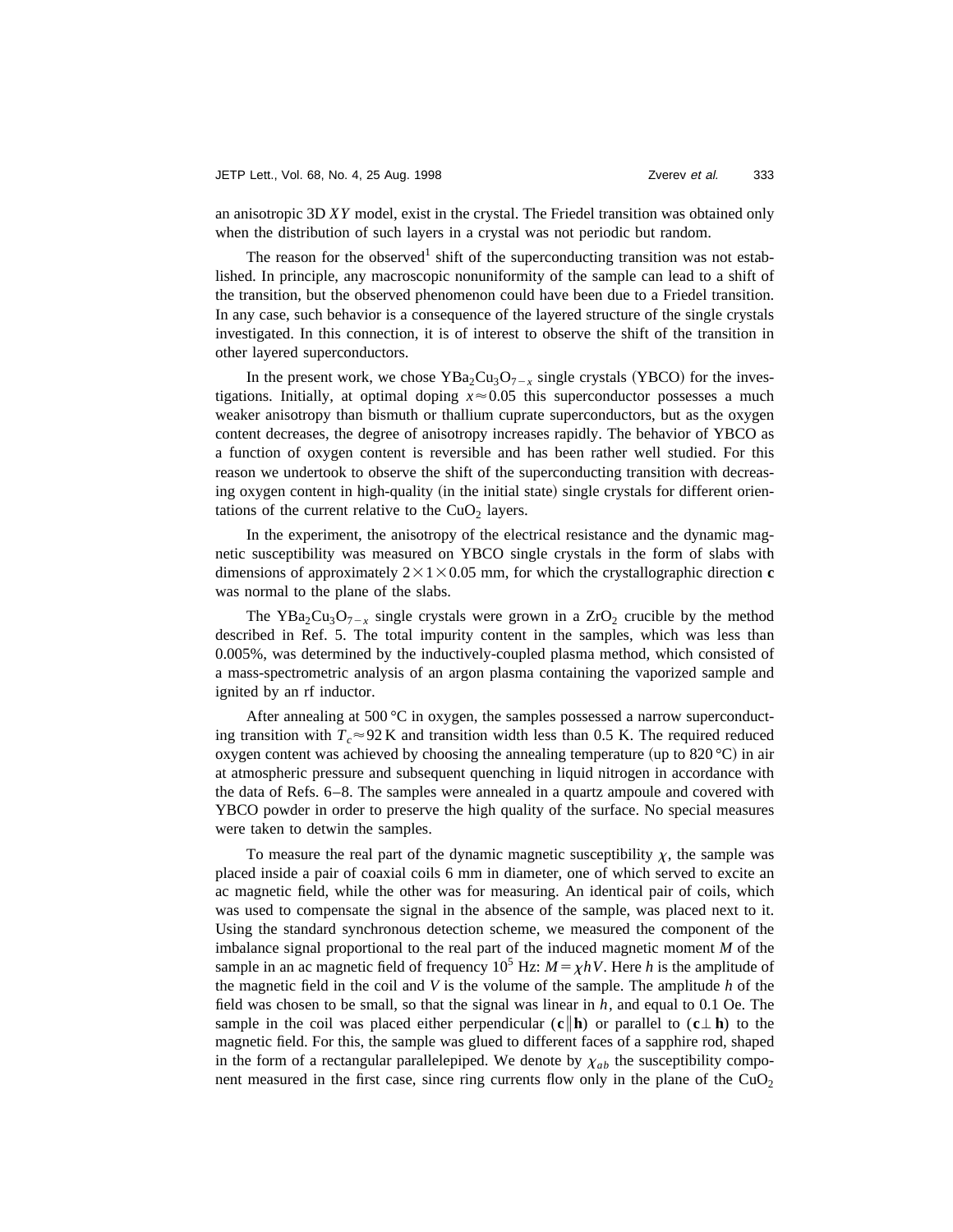



FIG. 1. Temperature dependence of the resistivity components  $\rho_{ab}$  and  $\rho_c$  of the initial YBCO single crystal. Dotted lines — extrapolations of the linear parts of the temperature dependences of the resistivity to zero temperature. Inset: Geometry of the contacts.

layers, and we denote by  $\chi_c$  the susceptibility component in the second case, since in this case a portion of the path which the currents must follow to closure is perpendicular to the layers.

The sample together with a thermometer and a heater arranged alongside were placed inside a glass Dewar, which was immersed, upside down, in liquid helium. The measuring coils were wound on the outer surface of the Dewar and were always at liquid helium temperature during the measurements. To prevent a temperature gradient, the sample was placed in a sapphire container.

A four-contact method was used to investigate the electrical resistance of anisotropic single crystals.<sup>9</sup> In this method, two pairs of contacts were placed opposite one another on opposite sides of the sample (see inset in Fig. 1). The contacts were prepared by depositing drops of silver paste on the surface of the sample. The drops were then ''burned in'' by heating the sample in air at 400 °C. The subsequent manipulations of the sample (annealing, remounting) did not change the properties of the contacts. The characteristic size of the contacts did not exceed 0.3 mm, and the accuracy of the placement of the contacts opposite one another on the opposite sides of the sample was not worse than 0.05 mm.

The components of the resistivity tensor  $\rho_{ab}$  in the plane of the layers and  $\rho_c$  normal to the layers could be calculated numerically, using the formulas of Ref. 9, from the results of two measurements  $R_{ab} = V_{12}/J_{34}$  and  $R_c = V_{13}/J_{24}$ , assuming an infinite sample. This condition limited the applicability of this method to a large anisotropy  $\eta = \rho_c / \rho_{ab}$ . In our experiments, the calculations of  $\rho_{ab}$  and  $\rho_z$  were performed only for the initial sample with optimal oxygen content, for which  $\eta$  was of the order of 10<sup>2</sup>. For samples with reduced oxygen content, where the anisotropy was much higher, we present only the values of  $R_{ab}$  and  $R_c$ .

In the present work we investigated two samples in detail. Their behavior was similar overall but different in detail. For the sample whose data are reported in the present letter the resistivities in the state with optimal oxygen concentration were  $\rho_{ab}$ =460  $\mu\Omega$ • cm and  $\rho_c$  =48 m $\Omega$ • cm at *T* = 300 K, and the values decreased linearly with decreasing temperature (but not too close to  $T_c \approx 92$  K; Fig. 1).

Next, the sample was annealed at a fixed temperature, resulting in a lower oxygen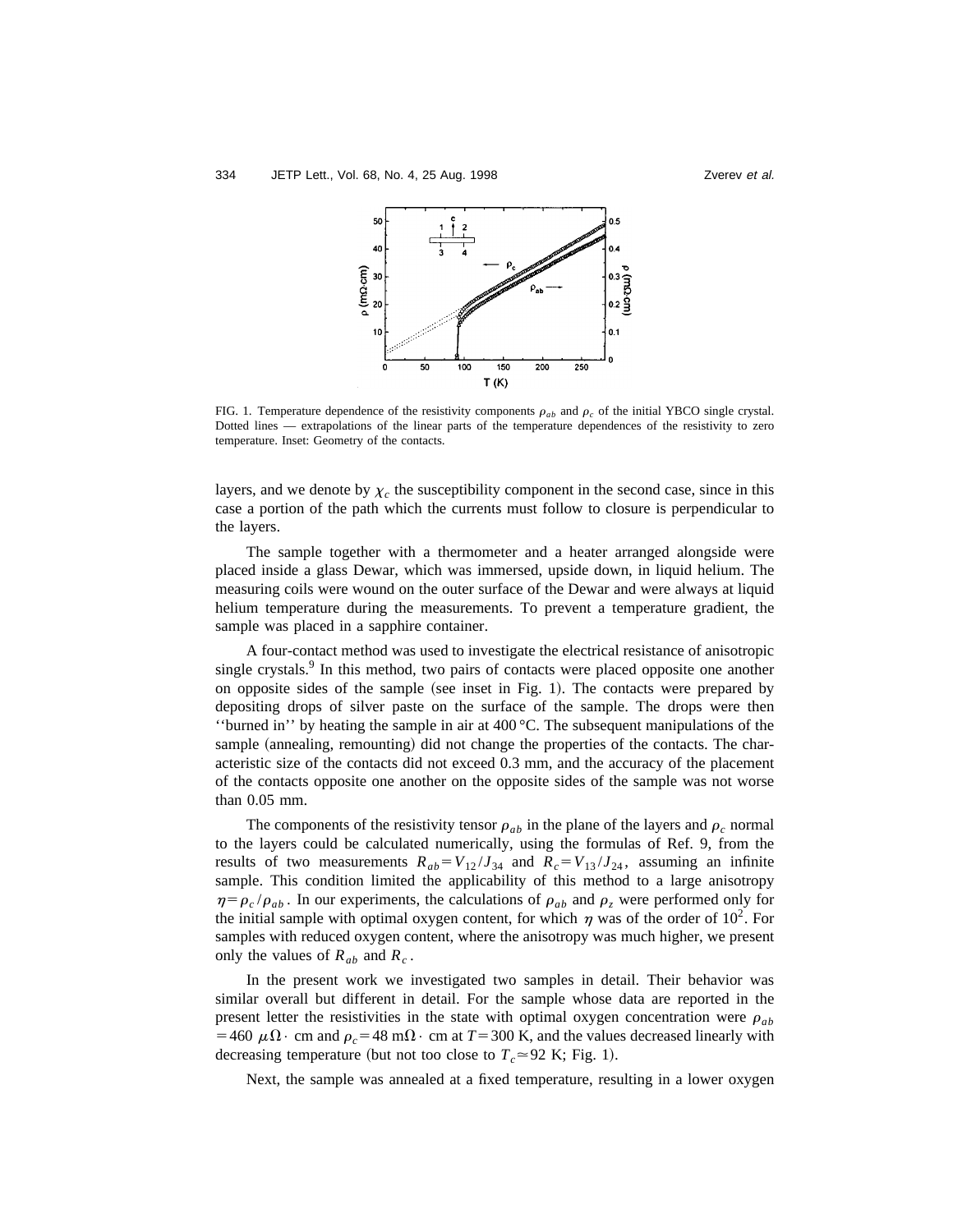

FIG. 2. Temperature dependences  $R_{ab}(T)$  ( $\mathbf{j} \perp \mathbf{c}$ ) and  $R_c(T)$  ( $\mathbf{j} \parallel \mathbf{c}$ ) in the absence of a magnetic field ( $\heartsuit$ ) and in a 5 T field  $(\triangle)$ .

concentration, after which the temperature dependences of the resistances  $R_{ab}$  and  $R_c$  and the susceptibilities  $\chi_{ab}$  and  $\chi_c$  were measured. Then the procedure was repeated at a higher annealing temperature, all the way up to the temperature  $\sim$ 820 °C at which the sample was no longer a superconductor.<sup>8</sup>

Figure 2 shows the temperature dependences  $R_{ab}(T)$  and  $R_c(T)$  for a sample annealed at 790 °C for 35 h. As one can see from the figure, the resistances  $R_{ab}(T)$  and  $R_c(T)$  do not vanish simultaneously as temperature decreases: first  $R_{ab}$  vanishes at  $T_1 \approx 40$  K; in the process,  $R_c(T)$  increases, reaches a maximum approximately at the point where  $R_{ab}(T)$  vanishes, and then decreases and vanishes at  $T_2 \approx 30$  K, i.e., at an approximately 10 K lower temperature. This nonsimultaneous vanishing of *Rab* and *Rc* started only when  $T_c$  of the sample dropped below  $\approx 60 \degree C$ , and it was observed for both experimental samples, though the temperature interval  $\Delta T$  where  $R_{ab} = 0$  while  $R_c > 0$ was different.

The same effect was also observed in the temperature dependences of the dynamic magnetic susceptibility, which were measured for two different orientations of the ac magnetic field *h* — parallel ( $\chi_{ab}$ ) and perpendicular ( $\chi_c$ ) to the **c** axis (Fig. 3). We note



FIG. 3. Comparison of the temperature dependence of the normalized dynamic susceptibility (solid curves) and the resistance (dashed curves) near a superconducting transition.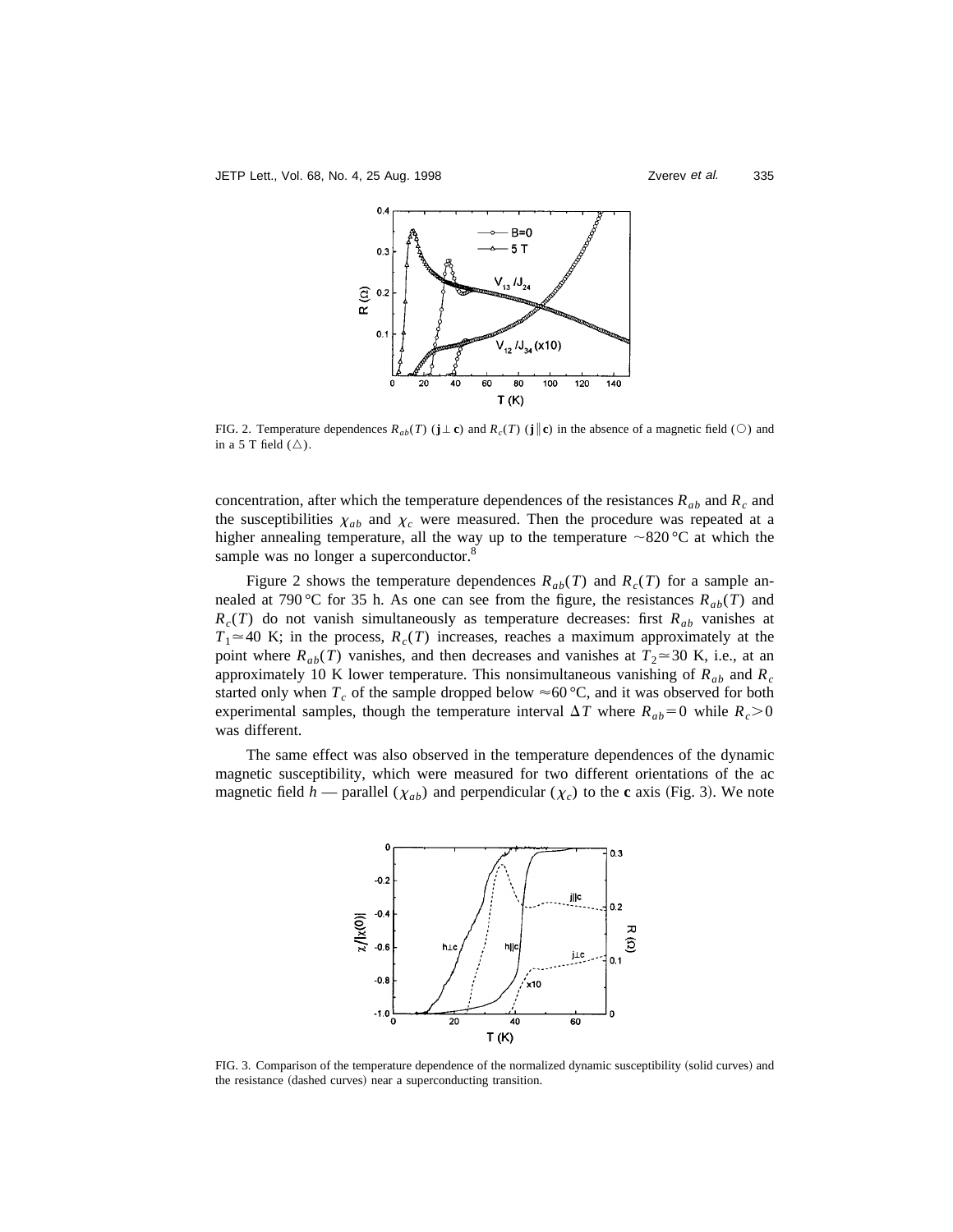that Fig. 3 shows the temperature dependences normalized to the susceptibility at zero temperature. In the experiment the ratio  $\chi_{ab}(0)/\chi_c(0)=29$ , which reflects the anisotropy of the demagnetizing factor of the sample.

As one can see from Fig. 2, applying a magnetic field  $\mathbf{B}$  **c** decreases the values of the characteristic temperatures at which each of the measured quantities  $R_{ab}(T)$  and  $R<sub>c</sub>(T)$  vanishes, but the difference between them remains approximately the same as for  $B=0$ .

The experimentally observed shift of the superconducting transition means that there exists a temperature interval below  $T_c$  where the superconducting current exists only in the plane of the  $CuO<sub>2</sub>$  layers and equals zero in the perpendicular direction. As we have said, such behavior could be a manifestation of a Friedel transition but it could also be due to the nonuniformity of the sample. There are two types of nonuniformities which can lead to the effect that we observe:

1) the presence of layers with a higher value of  $T_c$  which are separated by layers with a lower value of  $T_c$ ;

2) the presence of planar defects, playing the role of weak links between layers, where a supercurrent arises (on account of thermal fluctuations) at temperatures less than  $T_c$  of the layers (a similar mechanism is realized in granular superconductors<sup>10</sup>).

The effect which we observed cannot be due to defects of the second type. This follows from the experiment in a magnetic field. Actually an external magnetic field should destroy the weak links and therefore shift the transition in  $R_c(T)$  more strongly than in  $R_{ab}(T)$ .

An additional argument supporting the fact that the observed defect is not due to defects of the second type follows from the behavior of the dynamic magnetic susceptibility. The point is that in the geometry  $h \perp c$ , i.e., when the field is parallel to the layers, planar nonsuperconducting defects make virtually no contribution to the susceptibility (provided that their total volume is small compared with that of the sample). For this reason, even though the presence of defects can lead to the phenomenon that we observed in the resistance, it cannot explain the behavior of the susceptibility. For this reason, the nonuniformities of the first type can lead to the observed phenomenon only in the case that the fraction of the higher-temperature layers is small compared with that of the low-temperature layers. In the limiting case, one narrow high- $T_c$  layer can exist in the sample. Although we cannot rule out this variant, it seems unlikely. It would be more natural to infer that the distribution of  $T_c$  over the layers is smooth. However, in this case the superconducting transitions should start at the same temperature for different orientations of the current, in contradiction to experiment.

The magnitude of the temperature shift  $\Delta T$  observed in the experiment depended on the stage of annealing of the sample, and for different samples differed appreciably for approximately equal values of  $T_c$ . This shows that the nonuniformity of the sample is still considerable. But, at the present stage of the investigations, it could not be determined unequivocally whether we are dealing with a Friedel transition (with allowance for the fact that the  $CuO<sub>2</sub>$  layers are not all identical) or whether the phenomenon is due to a macroscopic nonuniformity of the sample.

In summary, in the present work a shift of the superconducting transition to low